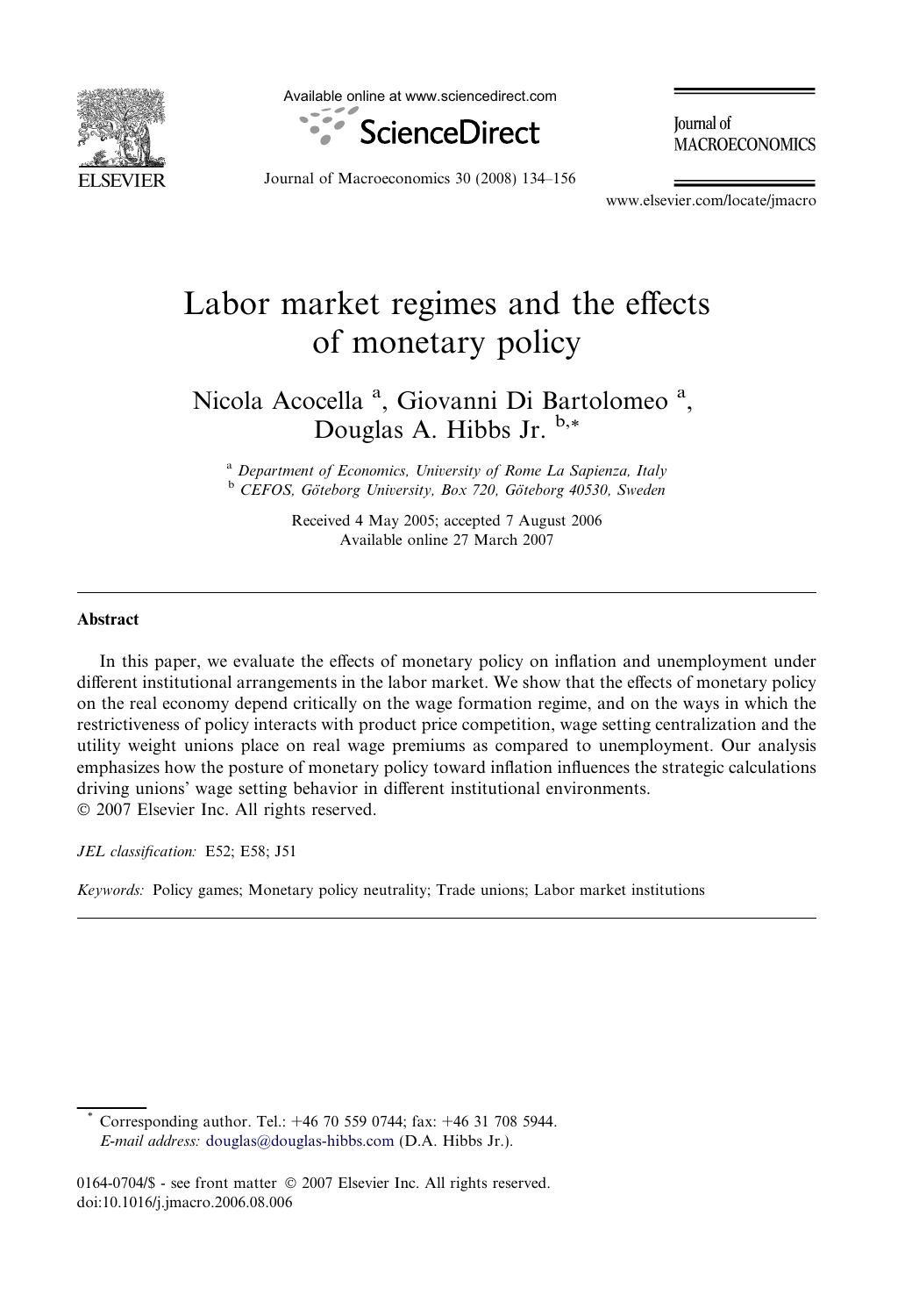### 1. Monetary policy, wage setting institutions and macroeconomic performance

Monetary policy neutrality means that monetary instruments are unable to affect real variables, such as output and employment.<sup>1</sup> The [Barro–Gordon \(1983\)](#page--1-0) model and its many variants, inspired by the seminal paper of [Kydland and Prescott \(1977\)](#page--1-0), are the main templates for modern analysis of monetary policy issues. In terms of the framework used in this paper and laid out below, the bare-bones Barro–Gordon setup corresponds to a game in which the central bank sets the money supply in order to minimize inflation and unemployment after unions set nominal wages so as to optimally trade off expected real wages and unemployment of their members. Although unions are Stackelberg leaders, the central bank's objectives and optimal policy reactions are common knowledge and union wage policies are conditioned on rational expectations of the money supply. Nominal wages are therefore adjusted to crowd-out the positive effects that monetary expansions otherwise would have on output and employment by moderating real wages. The result is a Stackelberg equilibrium characterized by monetary neutrality and excess inflation $^2$ 

A more favorable implication of this line of research is that a ''conservative'' central bank pursuing a stringent, non-accommodating policy is able to contain inflation without real costs in the form of systematically higher unemployment and depressed output – a view developed theoretically by [Rogoff \(1985\)](#page--1-0) and supported to various degrees empirically by evidence in [Grilli et al. \(1991\), Alesina and Summers \(1993\), Bleaney \(1996\)](#page--1-0) [and Eijffinger et al. \(1998\)](#page--1-0) and others, all of which took ratings of central bank independence as good proxies for policy conservatism. Non-neutrality was shown to arise, however, if wages only partially adjust to monetary changes because of the existence of multi-period overlapping contracts – as in Fischer  $(1977)$  – or because the policy authority has an information advantage over wage and price setters – as in [Canzoneri \(1985\)](#page--1-0) – or because unions have a pure distaste for inflation – as in [Gylfason and Lindbeck \(1994\).](#page--1-0)

More recent contributions to the policy game literature stress new channels of monetary non-neutrality that do not depend on sticky wages, information asymmetries and direct union aversion to inflation, but instead operate through the interaction of central bank policies with wage and price setting institutions. Theoretical demonstrations by [Bratsiotis and](#page--1-0) [Martin \(1999\), Soskice and Iversen \(2000\), Coricelli et al. \(2004, 2006\), Lippi \(2003\),](#page--1-0) among others, implied that when there is a multiplicity of wage setting unions and product markets are monopolistically competitive, a Barro–Gordon framework may deliver policy non-

 $1$  The classical definition of monetary neutrality implies that autonomous changes in the money supply have no influence on the level of real output ([Patinkin, 1956\)](#page--1-0). In the policy games literature which came a generation later, money is typically endogenous. A definition better suited to modern frameworks of analysis would be that monetary policy is neutral (non-neutral) when equilibrium output and employment do not (do) depend on the preferences of the monetary policymaker (Acocella and Di Bartolomeo, 2004).

<sup>&</sup>lt;sup>2</sup> Union power over nominal wage setting, however, might influence the monetary authority's objectives and constraints. [Fischer and Summers \(1989\)](#page--1-0), for example, argued that other things being equal indexation lowers the cost of inflation, which by itself gives the authorities an incentive to pursue more inflationary policies. The implication is that union coordination effectively indexing wages would tend to increase inflation. On the other hand, [Waller and VanHoose \(1992\)](#page--1-0) pointed out that indexation steepens the aggregate supply curve, reducing the output and employment gains from (unanticipated) inflation. The incentive to pursue an inflationary policy in the first instance is therefore diminished, implying that through this channel coordinated union action to index wages might reduce an inflation bias.